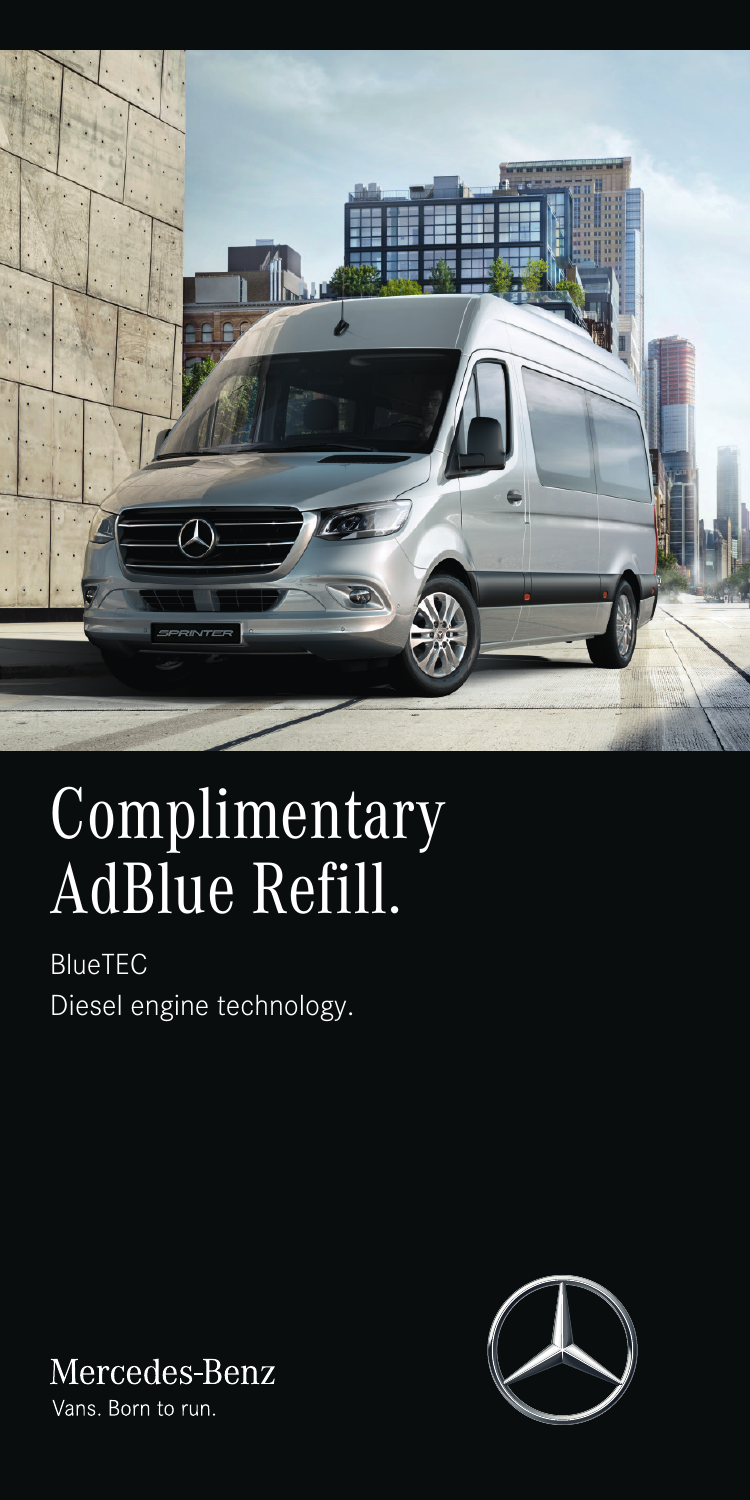

BlueTEC diesel engine technology:

**C** Improves fuel efficiency **C** Reduces harmful emissions **C** Requires AdBlue

AdBlue is available from authorised Mercedes-Benz dealers and many service stations.

Complimentary AdBlue refills are available only between services at authorised Mercedes-Benz Vans dealers during the manufacturer's warranty period or whilst under a Mercedes-Benz ServiceCare Plan.

Remember to top up the AdBlue tank regularly or, at the latest, after receiving the first warning message via the on-board computer.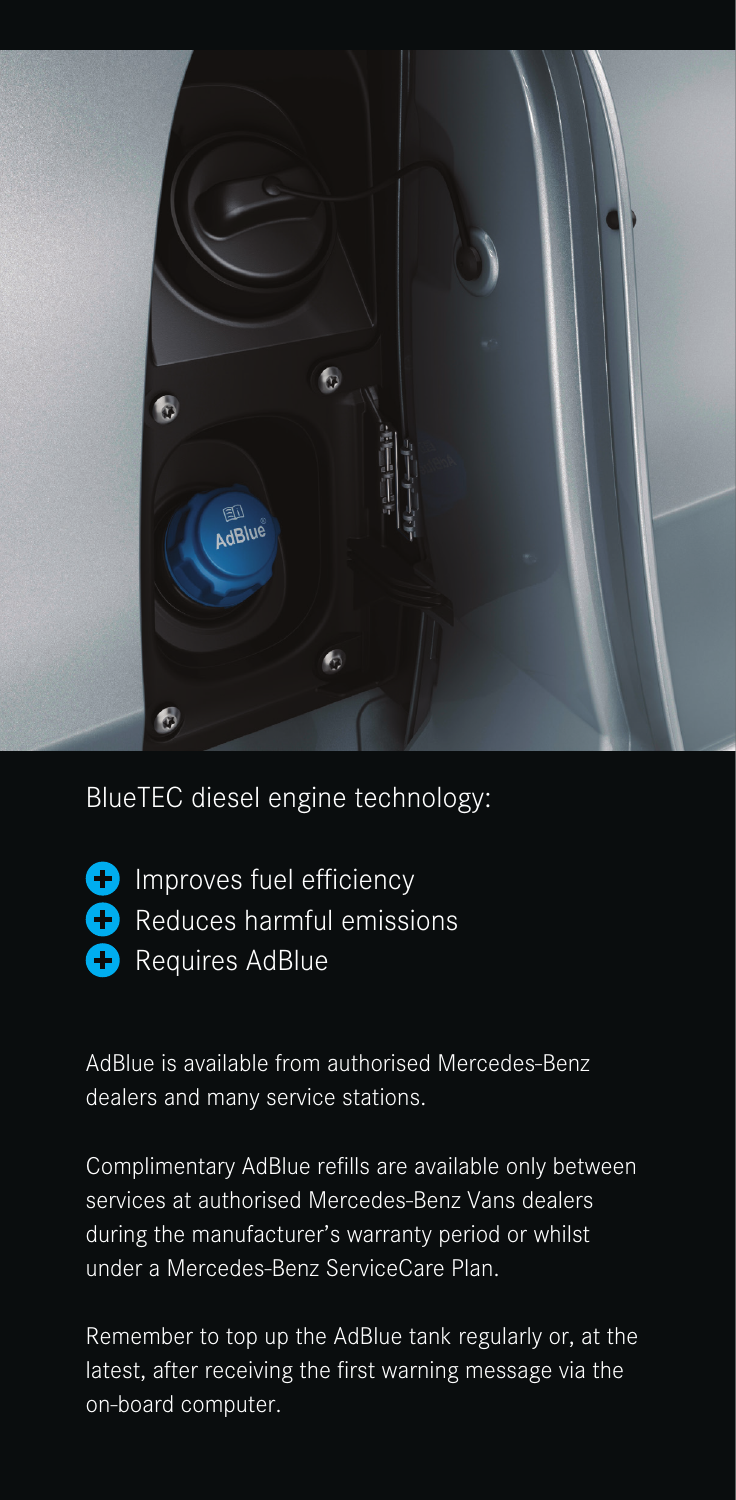### What is BlueTEC diesel engine technology?

BlueTEC engine technology by Mercedes-Benz reduces emissions from our cutting-edge diesel engines while at the same time lowering fuel consumption.

BlueTEC brings together an array of advanced technologies for the effective reduction of fuel consumption and emissions in Mercedes-Benz diesel vehicles, including the after-treatment of exhaust gases by a SCR catalytic converter (SCR = Selective Catalytic Reduction) with the injection of an additive called AdBlue. This technology converts harmful nitrogen oxides in the exhaust gases into natural constituents of the air we breathe: nitrogen and water.

BlueTEC technology has proven itself in a wide range of Mercedes-Benz passenger cars and commercial vehicles, having first been introduced in Mercedes-Benz trucks at the beginning of 2005, and then in passenger cars in 2008.

#### Reduced emissions.

Thanks to BlueTEC technology, the Vito<sup>1</sup>, Valente, V-Class and new Sprinter<sup>2</sup> meet the stringent Euro 6 emissions standard. Euro 6 requires a reduction of harmful nitrogen oxides of 55% compared to the current Euro 5 standard, making the Vito<sup>1</sup>, Valente, V-Class and new Sprinter<sup>2</sup> some of the most sustainable diesel vehicles on the road today.

#### Reduced fuel consumption.

As well as being more sustainable, the BlueTEC engines are also more fuel efficient. With fuel consumption from 6.0 L/100km the Vito<sup>1</sup> is up to 26% more fuel efficient with BlueTEC technology with declared fuel consumption.<sup>3</sup>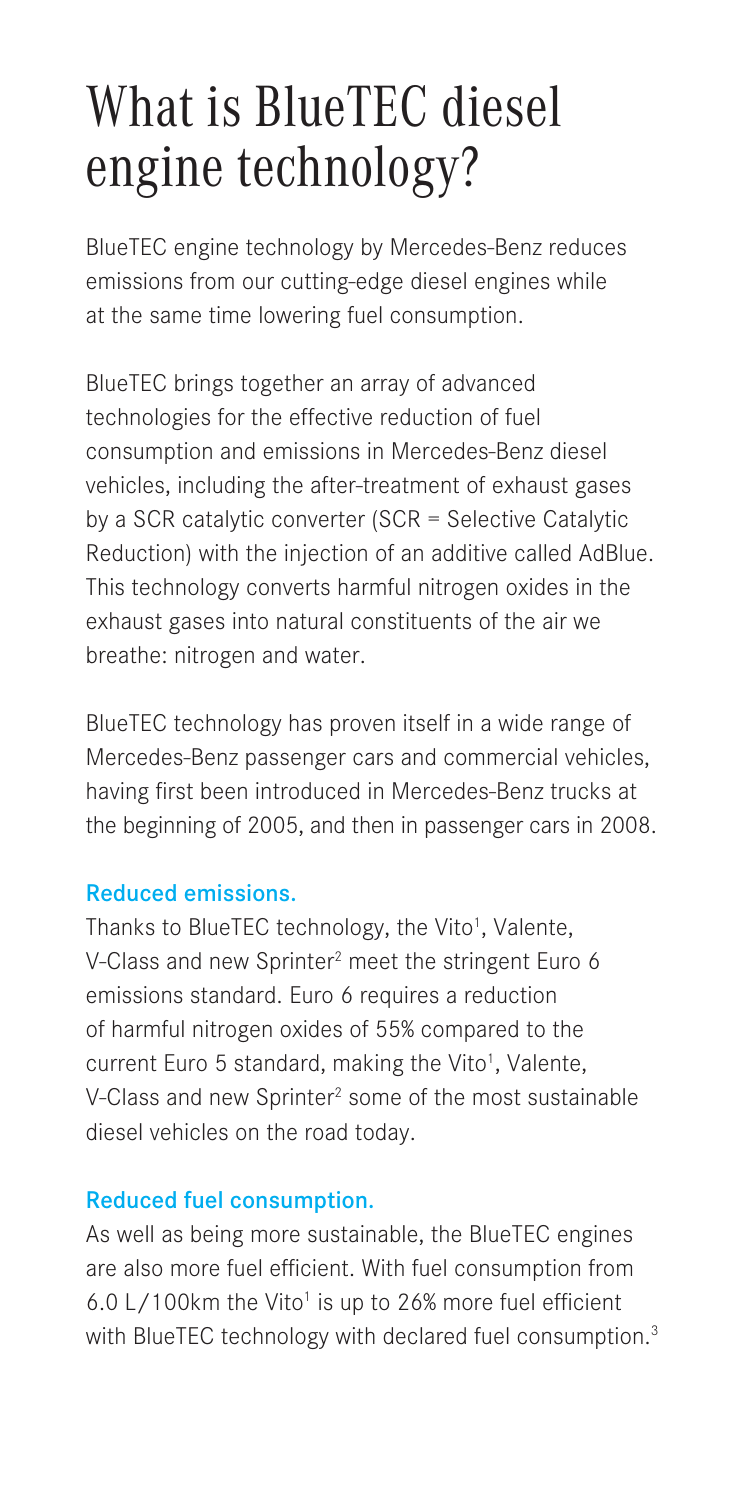#### Improved performance.

Performance is not compromised in delivering less emissions and reduced fuel consumption. In fact, the new BlueTEC engines deliver up to 6.5% more torque, contributing to your long-term success every kilometre of the way.

To function properly, BlueTEC diesel engines require AdBlue to comply with the stringent Euro 6 emissions standard and maintain the vehicle's performance. The following is general information on AdBlue, however for further information please refer to the vehicle's Operating Instructions, or contact an authorised Mercedes-Benz dealer.

- 1 Excluding 111 models
- 2 907 Euro 6 models only
- <sup>3</sup> The declared fuel and energy consumption figures are determined by testing under standardised laboratory conditions to comply with ADR 81/02. Real world consumption is influenced by many additional factors such as fuel quality, individual driving style, load, traffic and vehicle condition. The declared consumption figure should only be used for the purpose of comparison amongst vehicles.

### What is AdBlue?

AdBlue is an aqueous solution of urea and de-ionised water. AdBlue is not a fuel additive and must not be added to the fuel tank.

### Where does AdBlue need to go in the vehicle?

AdBlue must only be filled into the vehicle's separate AdBlue tank. The AdBlue filler neck is located behind the fuel filler flap near the passenger door.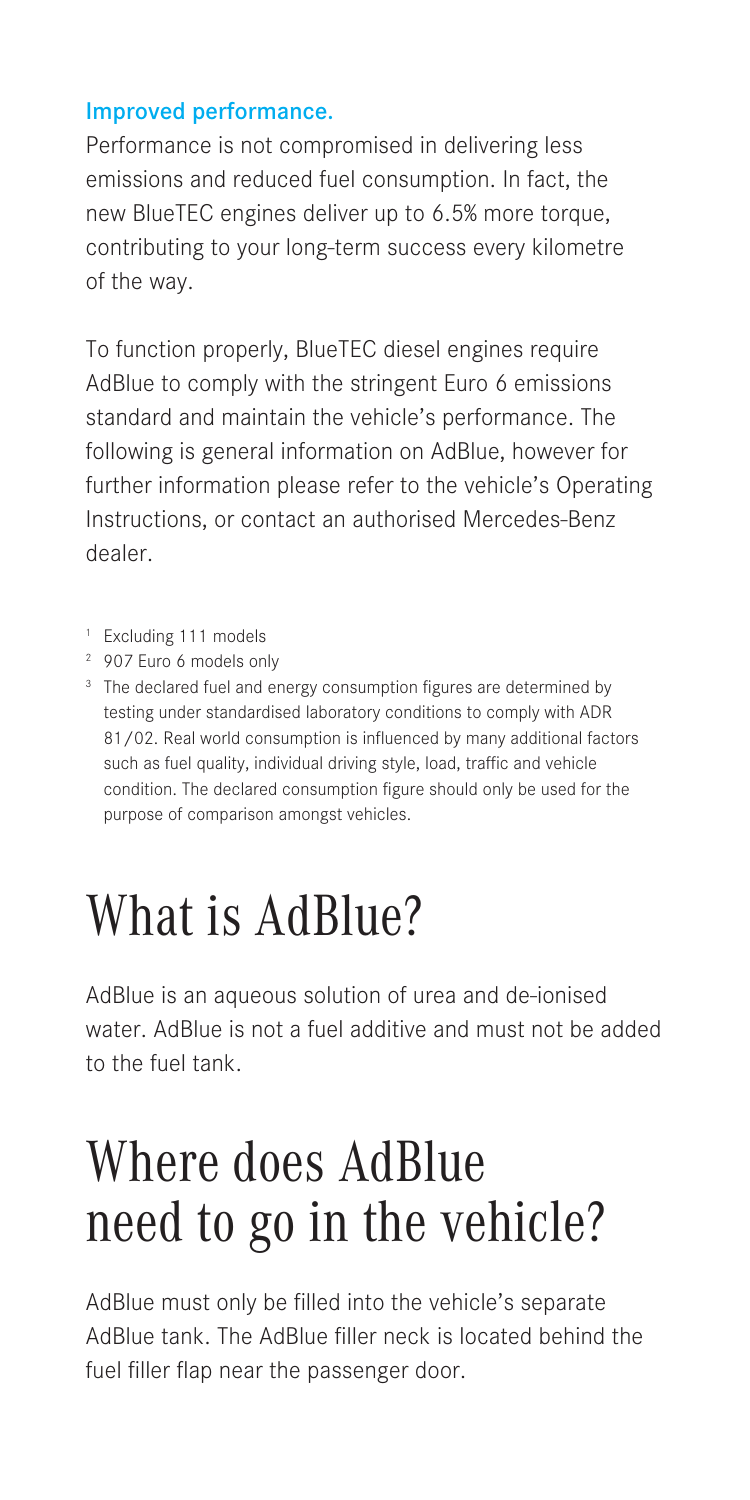### How often does AdBlue need to be used?

Similar to fuel consumption, AdBlue use can vary depending on your driving style and the vehicle's operating conditions. On average, 1–1.5 litres of AdBlue should last approximately 1,000 kilometres, however this may vary.

If the supply of AdBlue is almost empty, the display shows the Refill AdBlue message in good time. If you continue driving without refilling the AdBlue tank, you will only be able to drive the vehicle the maximum distance shown.

If you operate the vehicle without AdBlue, the emissions standard will no longer be met, and the engine management system subsequently prevents the engine being started again until AdBlue is added to the AdBlue tank. Therefore top up the AdBlue tank regularly during vehicle operation or, at the latest, after receiving the first warning message via the on-board computer.

## Where can I get AdBlue?

AdBlue is available from authorised Mercedes-Benz dealers and many service stations.

Complimentary AdBlue refills are available only between services at authorised Mercedes-Benz Vans dealers during the manufacturer's warranty period or whilst under a Mercedes-Benz ServiceCare Plan.

Remember to top up the AdBlue tank regularly or, at the latest, after receiving the first warning message via the on-board computer.